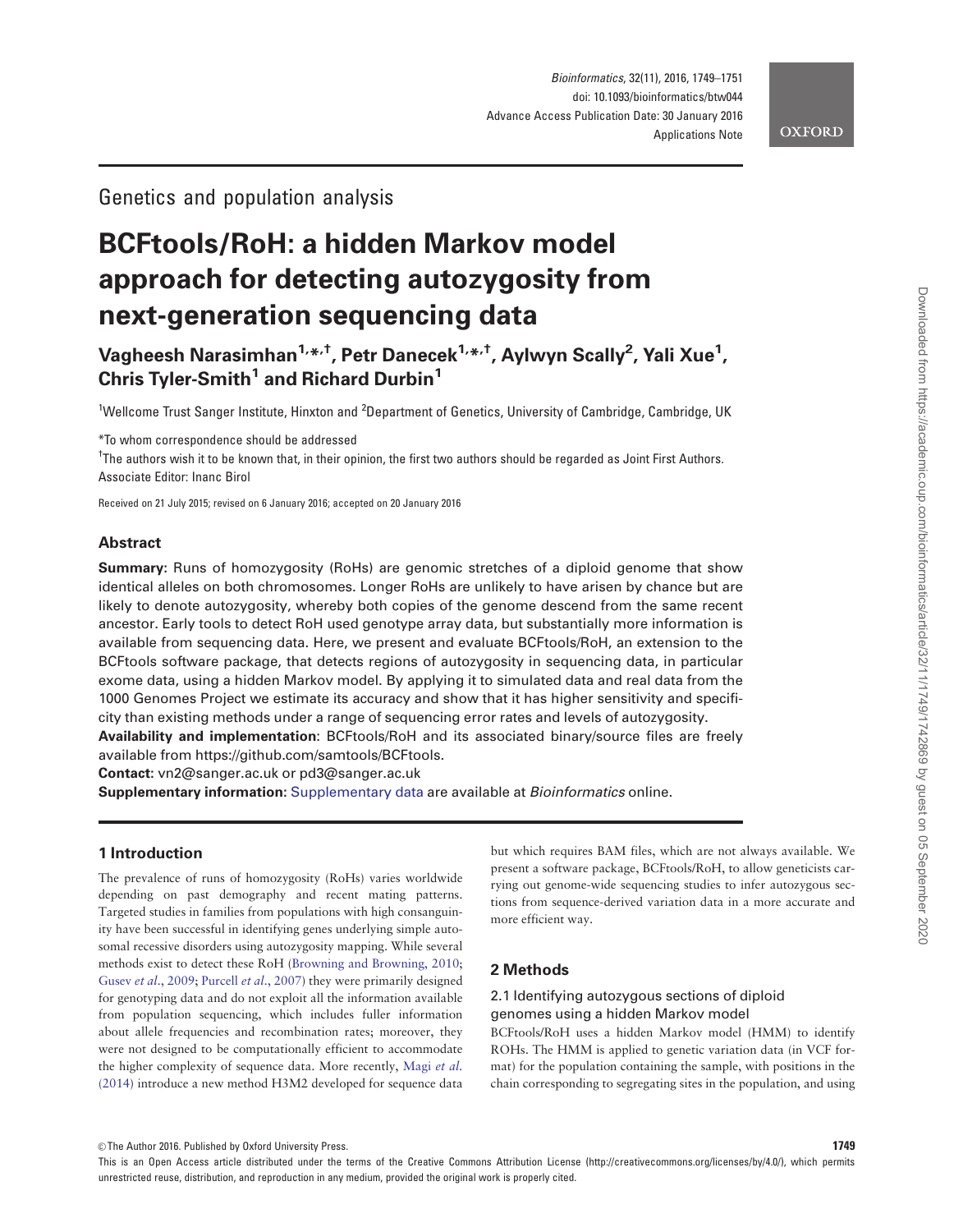<span id="page-1-0"></span>either genotype calls or genotype likelihoods. The two hidden states represent extended homozygosity (H) and non-homozygosity (N) within the sample. Genotypes are represented by RR for a homozygous site matching the reference, RA for a heterozygous site and AA for a homozygous alternate (non-reference) site. Thus, H tracts can only include RR and AA sites, whereas N tracts can include sites of any genotype.

Emission probabilities in N regions correspond to a Hardy– Weinberg model, and thus for any site  $i$  are determined by the minor allele frequency  $f_i$  at that site (excluding non-biallelic sites) and likelihoods of observed alignment data for possible genotypes in the sample (provided by the variant calling algorithm):

$$
P(D_i|X_i = H) = (1-f_i)P(D_i|RR) + f_iP(D_i|AA)
$$
  

$$
P(D_i|X_i = N) = (1-f_i)^2P(D_i|RR) + 2f_i(1-f_i)P(D_i|RA)
$$
  

$$
+ f_i^2P(D_i|AA),
$$

where  $D_i$  represents the data (i.e. aligned reads) and  $X_i$  is the homozygosity (hidden) state at site  $i$ . When utilizing genotype calls instead of likelihoods, we allow the user to specify the confidence in the calls on the Phred scale, and these are then converted and used as genotype likelihoods with the specified level of error (confidence) for each genotype. To account for gaps of missing data between sites (due to the use of exome data, for example) the transition probabilities in the HMM incorporate the likelihood of a recombination event since the last site. We obtain  $\rho_i$ , the recombination rate at site  $i$ , by interpolating the fine scaled genetic map between positions  $i+1$  and i (Kong et al.[, 2010](#page-2-0)) and allowing for only a single recombination event between those positions. This is then multiplied by the probabilities for transitions between states,  $p_{NH}$  and  $p_{HN}$ .

$$
P(X_{i+1} = N | X_i = N) = 1 - \rho_i p_{NH}
$$
  
\n
$$
P(X_{i+1} = H | X_i = N) = \rho_i p_{NH}
$$
  
\n
$$
P(X_{i+1} = N | X_i = H) = \rho_i p_{HN}
$$
  
\n
$$
P(X_{i+1} = H | X_i = H) = 1 - \rho_i p_{HN}
$$

The parameters  $p_{NH}$  and  $p_{HN}$  are learnt from the data using a Viterbi training scheme ([Durbin](#page-2-0) et al., 1998). For the initial probability of being in the H state at the start of each chromosome, we used the inbreeding coefficient estimated for each individual, calculated using a method of moments estimator. The resulting state assignments given by the Viterbi sequence with the optimized parameters comprise our inferred RoH and non-RoH tracts.

# 3 Results

#### 3.1 Validation of the method on simulated data

In order to test our model against a dataset for which the autozygous states are known, we simulated sequence variation data from exome capture regions using a Markov process for which we varied the expected number and segment length of autozygous sections in 10 linear steps ranging from 50 (half sibling mating) to 2 Mb (MRCA  $\sim$  20 generations ago), giving overall autozygosity between 12 and 1%. As SNP calls may have errors, and in order to test our model's robustness to this, in some simulations we randomly added 10 and 5% more heterozygous positions to the sequence generated by the standard simulation to reflect false positive error rates seen in both low and high coverage real sequence data. Similarly, we uniformly changed 5 and 10% of heterozygous positions to homozygous in the sequence in other simulations. Allele frequency and variant position information

from 99 CEU samples from the 1000 Genomes Project [\(Abecasis](#page-2-0) et al[., 2012](#page-2-0)) as well as information on the human recombination rate from linkage studies (Kong et al[., 2010](#page-2-0)) were used to produce a test dataset that included 1 130 894 SNPs. In total, 110 simulated datasets with different parameters were generated. The simulated datasets were then run through our inference process. When compared against true autozygous sites (see [Supplementary methods\)](http://bioinformatics.oxfordjournals.org/lookup/suppl/doi:10.1093/bioinformatics/btw044/-/DC1), the mean false positive rate (FPR) and false negative rate (FNR) across all simulations were 0.04 and 0.83%, respectively, with maximum values of 0.18 and 3.03% (Fig. 1A, [Supplementary Fig. S1](http://bioinformatics.oxfordjournals.org/lookup/suppl/doi:10.1093/bioinformatics/btw044/-/DC1)). Further, the output of our model was compared with the true regions and shows a close match (Fig. 1C). We also examined the effects of downsampling the data in terms of samples and sites and showed that sites discovered to be autozygous did not change from the true regions by more than 20% [\(Supplementary Figs S2 and S3\)](http://bioinformatics.oxfordjournals.org/lookup/suppl/doi:10.1093/bioinformatics/btw044/-/DC1).

# 3.2 Comparison of the method to existing approaches that detect RoHs from VCF files

In order to compare our approach to existing methods, we ran two complementary approaches on our simulated data that have either been used in previous RoH studies or were the focus of a recent publication on detection of autozygosity ([Howrigan](#page-2-0) et al., 2011), using the default settings. For the range of autozygosity and SNP calling error in our simulations above, we calculated the FPR and FNR (see Section 2) and found that our approach showed the lowest error rates (Fig. 1A). Beagle performs similarly to our method given no introduction of SNP ascertainment error but is not robust to the addition of random heterozygote genotypes. Plink, due to its windowing approach, consistently overestimates the size of a region and has an FPR of  $>10\%$  on all simulations. We note that H3M2 also was reported to give similar performance, based on simulated exome BAM files.



Fig. 1. Comparison of error rates of BCFtools/RoH and other existing methods as well as performance on real data. (A) Performance on simulated data. FPR and FNRs in data simulated with varying levels of autozygosity and SNP calling error, analyzed using three different detection methods. (B) Performance on real data. We compare the inbreeding coefficient  $F$ , estimated either by our method as the percentage of the genome that is autozygous, or as the deviation from HWE estimated across all sites, for 31 CEU individuals. (C) Example autozygous segments in simulated data (green) and detected by our method (red). For each chromosome, the y-axis shows the normalized density of heterozygous sites in bins of 0.1 Mb. The x-axis shows the position of the chromosome (in units of 1e8 bp). The overlapping red and green sections show that the regions identified as autozygous using our HMM approach accurately reflect the true length and location of autozygous sections in the simulated data